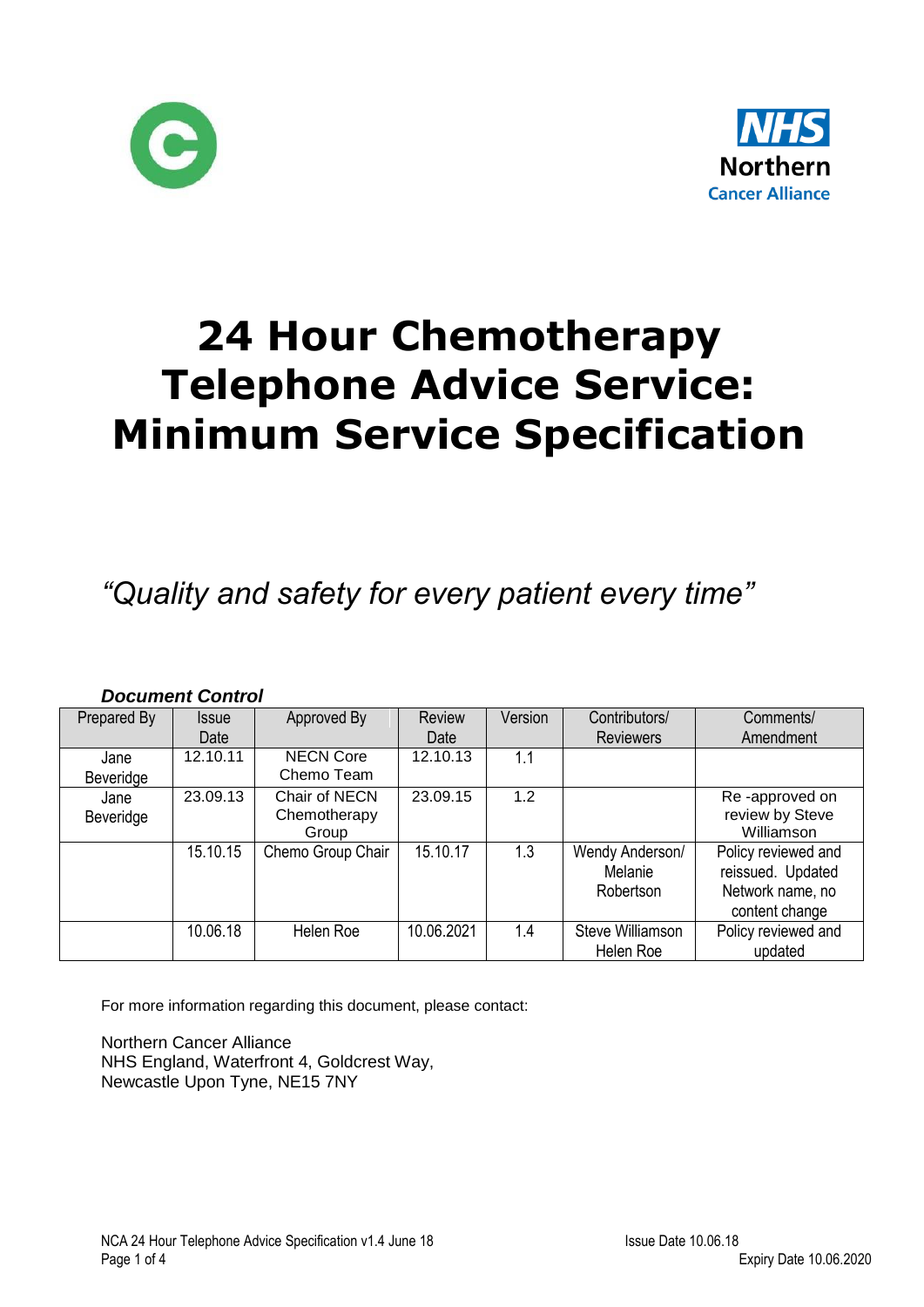### **1 Purpose**

- 1.1 The purpose of this document is to set out the minimum specification for the 24 hour telephone contact service for chemotherapy services across the Northern Cancer Alliance (NCA) that Trusts must adopt.
- 1.2 This document does not include Acute Oncology Services (AOS), however Trusts may wish to use this chemotherapy specification as a template for any AOS telephone advice service.

### **2 Background**

- 2.1 The NHS Quality Surveillance Team (QST) chemotherapy quality measures require the development of an emergency telephone advice service for patients and carers having, or having recently (within 6 weeks) had systemic anticancer treatments (SACT).
- 2.2 This advice should be provided to patients/carers and healthcare professionals by call handlers suitably trained to provide chemotherapy and SACT related advice.
- 2.3 In order to ensure that this service is provided in a safe and equitable manner to all patients and carers across the Alliance, this minimum service specification has been developed by the Chemotherapy Expert Advisory Group.
- 2.4 Each hospital is then required to agree the specification and put in place the specific local arrangements and training as per the quality measures in order to support the service.

### **3 The North of England Strategic Clinical Networks Service Model**

- 3.1 There is **NO** central 24 hour telephone contact number within NCA; rather each Trust within NCA will ensure that there is coverage within their organisation, ensuring that all patients are given a 24 hours telephone helpline. In doing so this contributes to coverage across the whole Alliance.
- 3.2 The detail of each service is to be defined locally, e.g. a Trust may have a Service Level Agreement (SLA) with a neighbouring Trust to provide the telephone advice.
- 3.3 The local Trust 24 hour helplines within the NCA will be available 24 hours a day, 7 days a week, for telephone advice to:
	- Patients and carers having, or having had, chemotherapy/SACT
	- General healthcare professionals (e.g. GPs, District Nurses)
- 3.4 Each helpline will be staffed at any one time by at least one member of staff, who meets the training described in Section 5 (training and competency) (United Kingdom Oncology Nursing Society (UKONS 2016), making up a 24/7 duty rota.
- 3.5 Staff providing 24 hour advice must have a clear pathway to seek additional advice, as necessary, e.g. from consultant oncologist/ haematologist on-call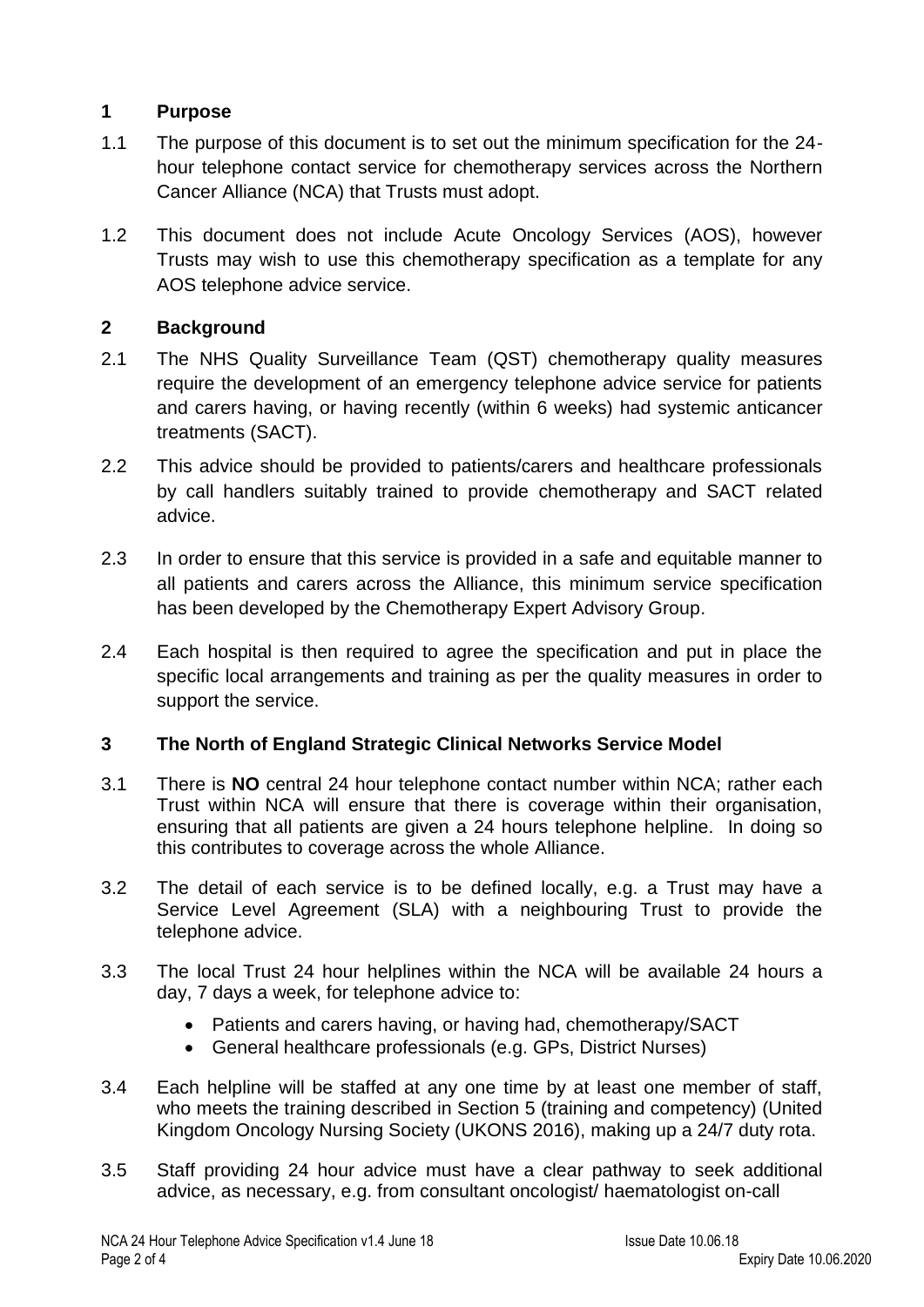- 3.6 Each Trust 24 hour helpline service will ensure that no later than the next working day following a call, the consultant and team caring for the patient is contacted informing them of the call, the problem, the advice given and result.
- 3.7 Each Trust 24 hour helpline service will ensure that within 24 hours of the call *either* a return call is made *or* follow up on the advice provided to the patient *to ensure* that all required actions have been taken.
- 3.8 The availability of the service will be clearly detailed in patient information as being for urgent advice only. Patients will be provided with:
	- an alert card with helpline contact numbers clearly printed
	- hand held patient record containing contact numbers and personal treatment record

#### **4 Level of training or professional qualifications necessary for staff answering calls**

- 4.1 The training and competency requirements of call handlers providing this service are defined in the Oncology/ Haematology 24-Hour Triage Rapid Assessment and Access Toolkit (UKONS 2016). Hard copies of the toolkit have been distributed via the Alliance team to all Trusts; printing details for further copies are available from the UKONS website.
- 4.2 At all hours patients will be able to speak to a registered nurse who is skilled in patient assessment and knowledgeable in the management of chemotherapy/SACT related issues. They must have been assessed as competent by their Trust to provide this function.

#### **5 Documentation of Advice**

- 5.1 All calls will be triaged and logged following the "Triage Log Sheet" detailed in the Oncology/Haematology 24-Hour Triage Rapid Assessment & Access Toolkit (UKONS 2016).
- 5.2 The following data should be captured for each call:
	- Patient Details (Name, NHS Number, DOB, Telephone Number);
	- Patient History (Diagnosis, Gender, Consultant);
	- · Enquiry Details (Date, Time, Name of caller, Contact number, drop in);
	- Reason for call (in patient's own words);
	- Details of any active treatment, including Regimen, whether part of clinical trial, date of last treatment, patient's temperature, whether patient has a central line);
	- Significant medical history;
	- Based on assessment/ triage criteria, whether patient has been given telephone advice, advised of a follow up review or brought in for urgent assessment;
	- Action taken:
	- · Triage practitioner;
	- Follow-up action taken;
	- Consultant's team advised y/n